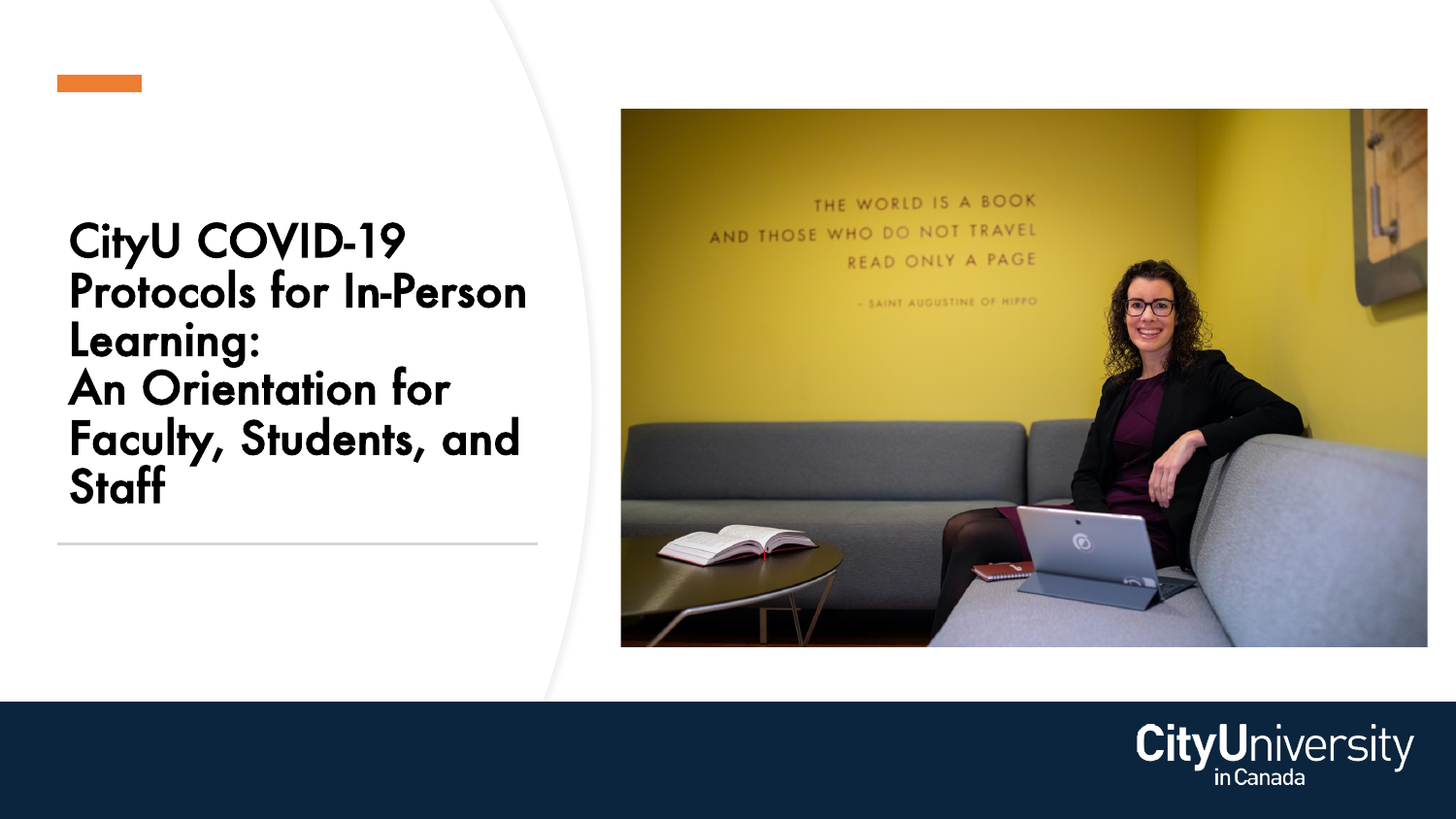## GUIDING PRINCIPLES

- Mission, Vision, and Values of City University
- The Health and Safety of Students, Instructors and Campus Community
- COVID-19 Return to Campus Guidelines for B.C.'s Post-Secondary Sector
- Guidance and Recommendations from the British Columbia Provincial Health **Officer**
- Return to Campus Public Health Guidance, BC Centre for Disease Control
- WorkSafe BC Post-Secondary Education Protocols for Returning to Operation

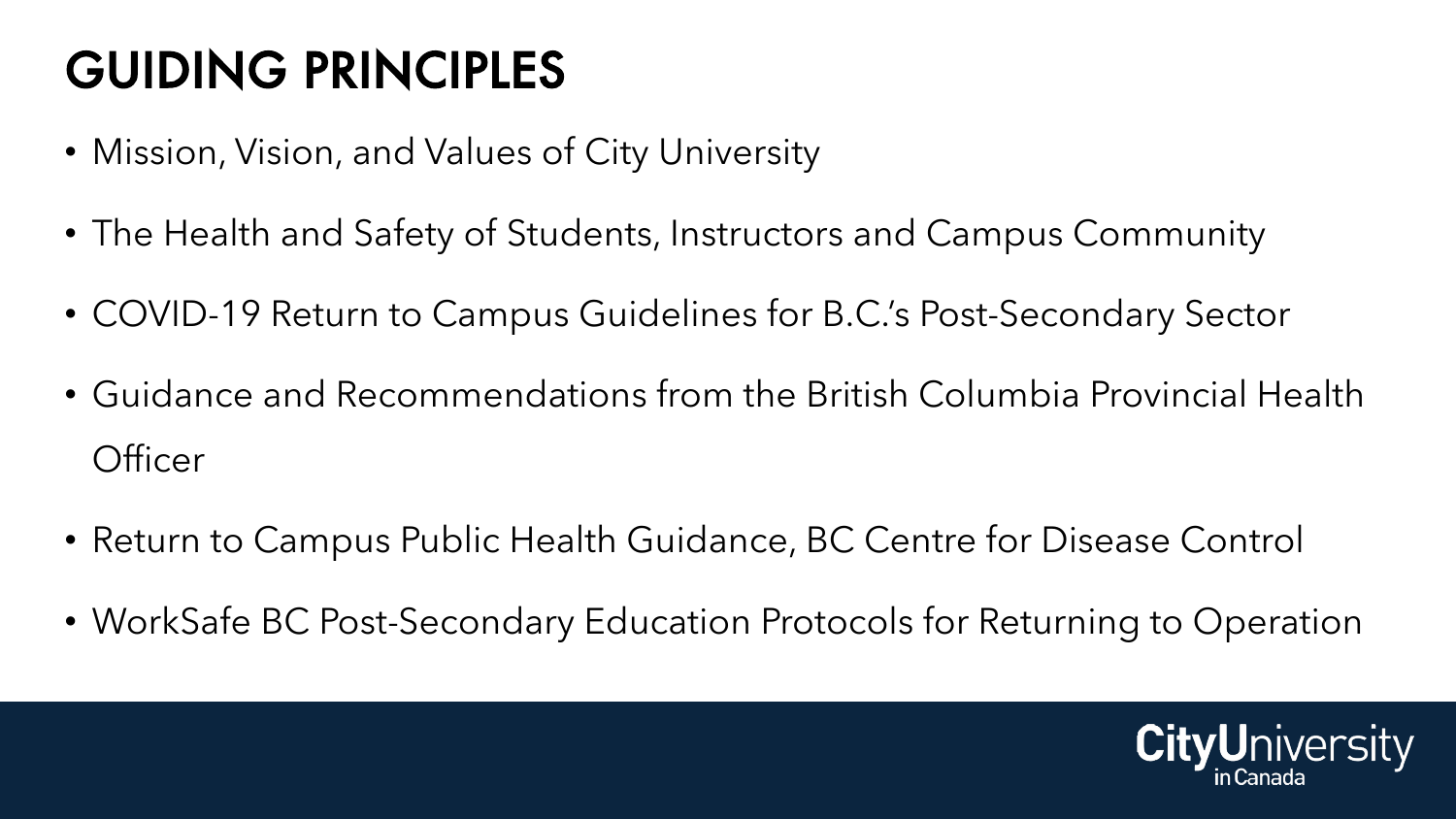## TYPES OF LEARNING FACILITIES

- Classrooms at CityU campus
- Classrooms in Community / School settings



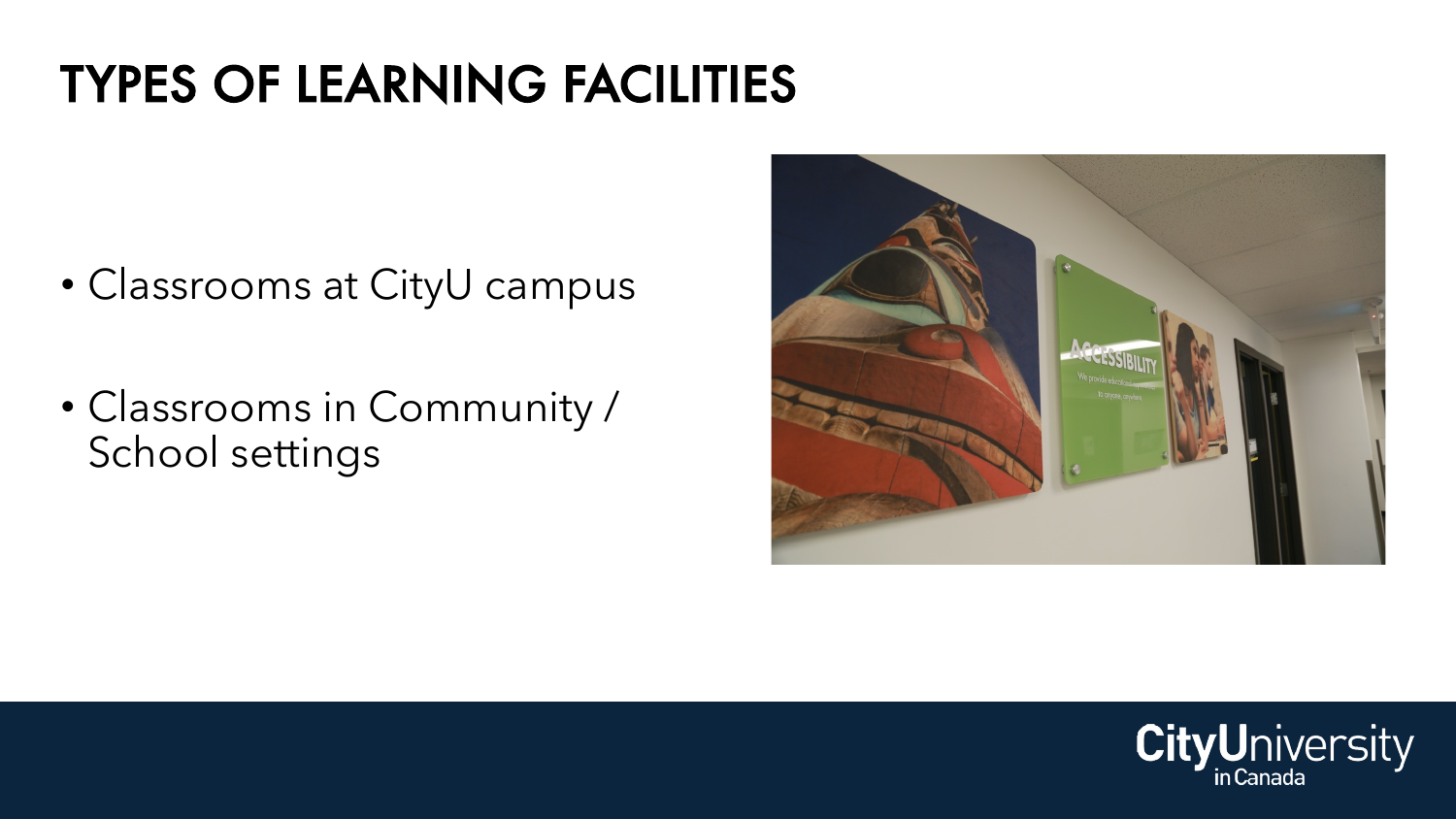## WHAT TO EXPECT - LEVELS OF PROTECTION

- Face Coverings: Mandatory mask protocols in all indoor public spaces
- Environmental Measures: Ventilation, Cleaning, and Disinfection
- Personal Measures: Stay home when sick, Use the BC Self-Assessment Tool daily

and get tested when recommended, Hand Hygiene

• Proof of Vaccination is encouraged among Faculty, Staff and Students

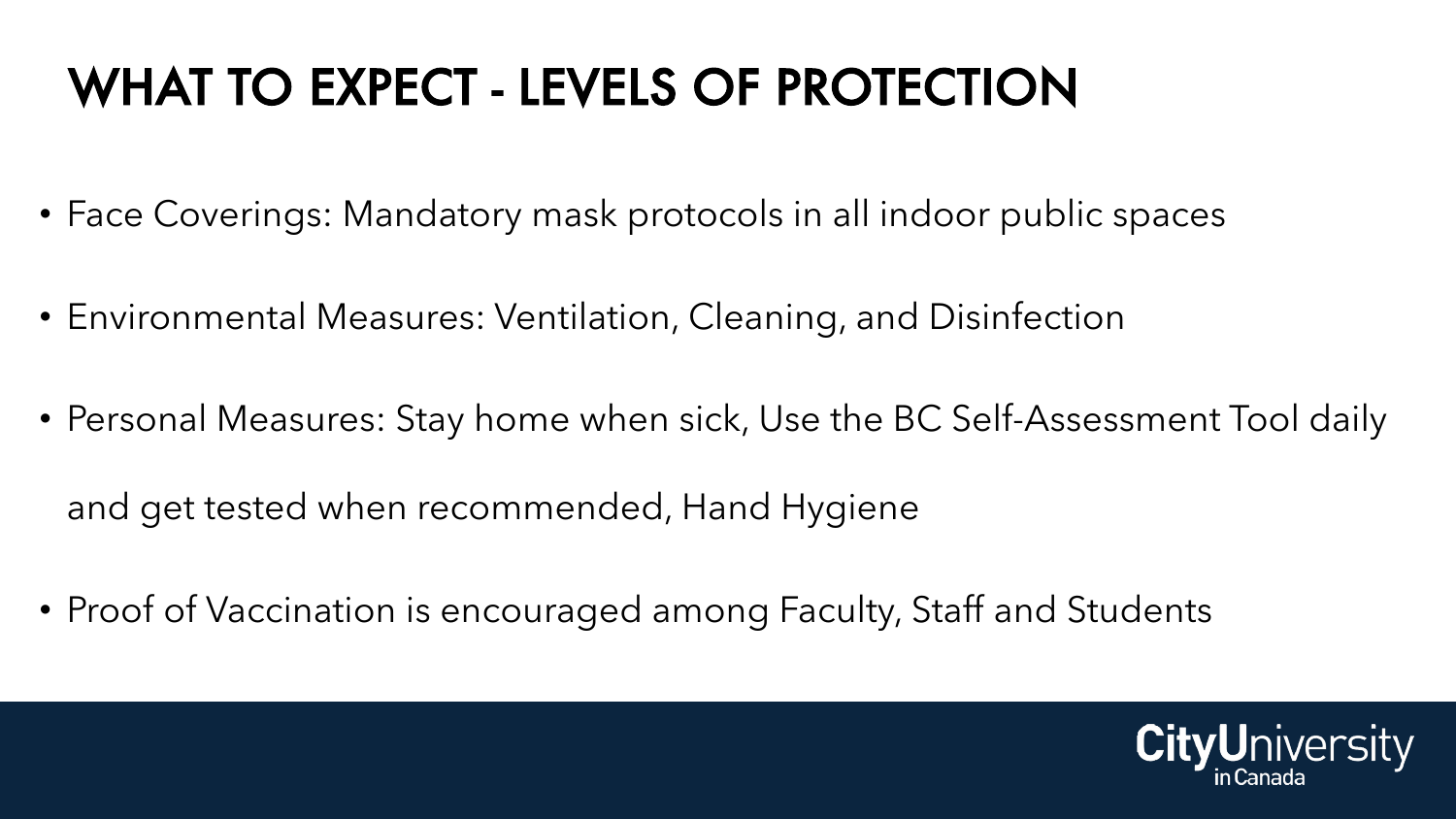## FACE COVERINGS

### **Face Masks**

- All staff, students and faculty will be required to wear masks for Fall semester, or until the mask mandate is lifted by the Provincial Health Officer
- Non-medical face masks will be required in all indoor public areas on CityU campuses including lobbies, hallways, stairwells, elevators, meeting spaces and classrooms
- If you are the sole occupant of an area, mask/face shield removal is permitted

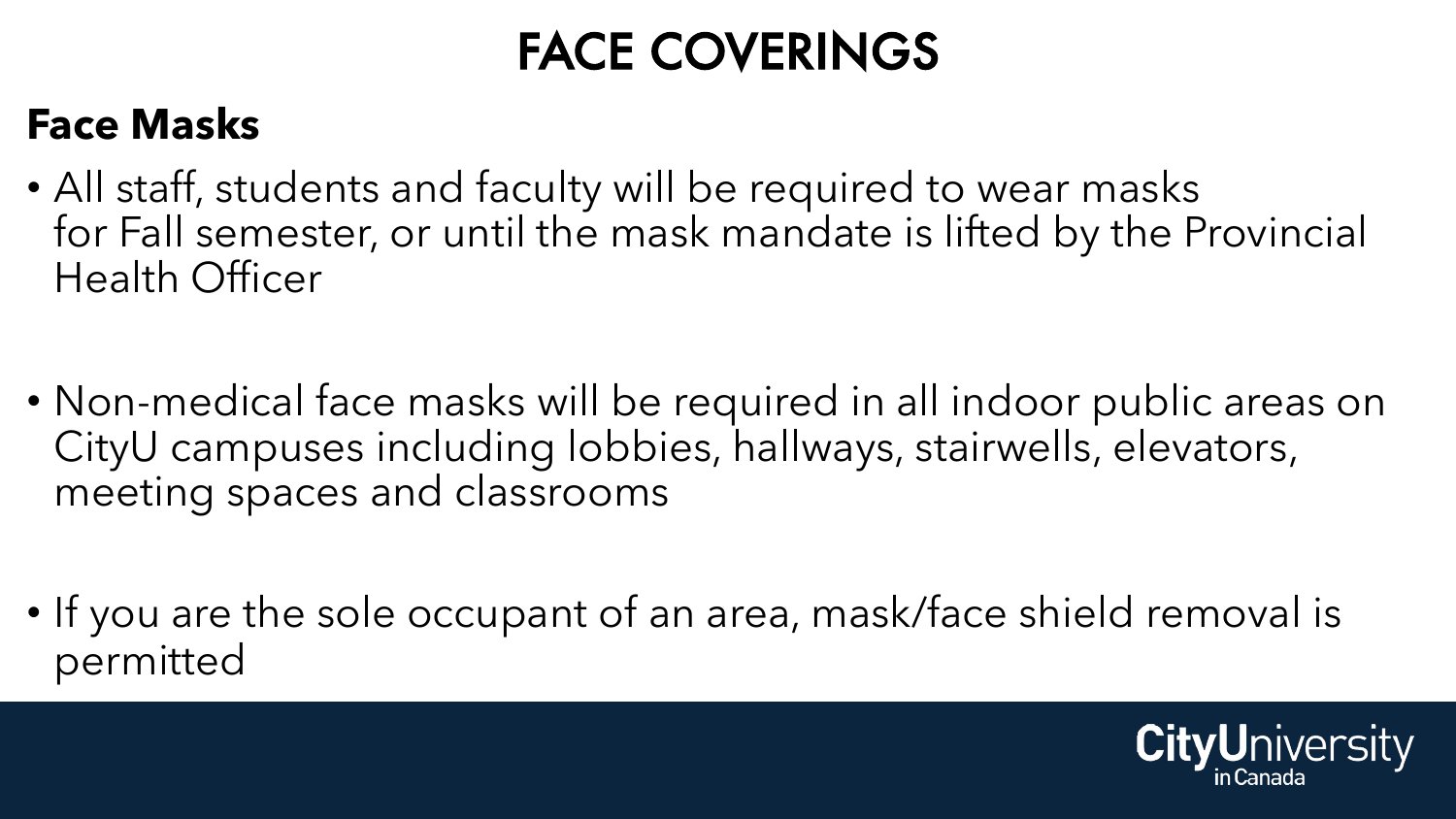## ENVIRONMENTAL MEASURES

### **Building Ventilation (HVAC Systems)**

- Following the direction of WorkSafeBC and the PHO, institutions must ensure that building heating, ventilation and air conditioning (HVAC) systems are operating and maintained in accordance with WorkSafeBC requirements'and relevant ASHRAE Standards
- As the weather permits, windows may be opened to also improve air circulation and where it does not interfere with the proper functioning of an HVAC system

#### **Cleaning and Disinfection**

• Following regular pre-COVID cleaning protocols in all indoor settings and on high touch surfaces

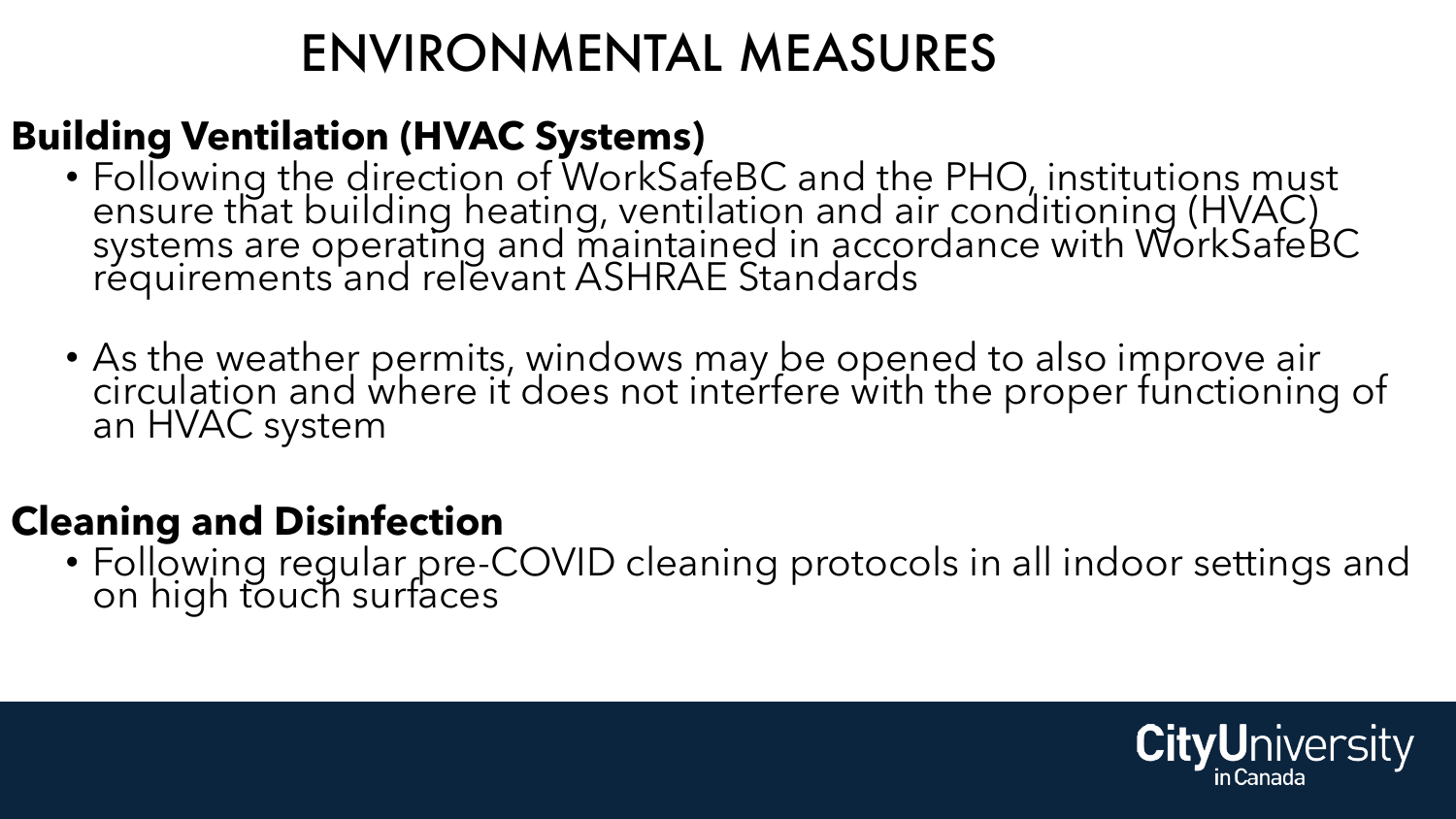### PERSONAL PREVENTION MEASURES

### **Use the BC Self-Assessment Tool daily and get tested when recommended**

- Use the BC Self-Assessment Tool app
- Refer to the BC Center for Disease Control for when to get tested
- Call 8-1-1 to determine if you should get tested for COVID-19 if you're sick

### **Handwashing and Hygiene Protocols**

• Hand sanitizer will be available in all classrooms and in the common areas

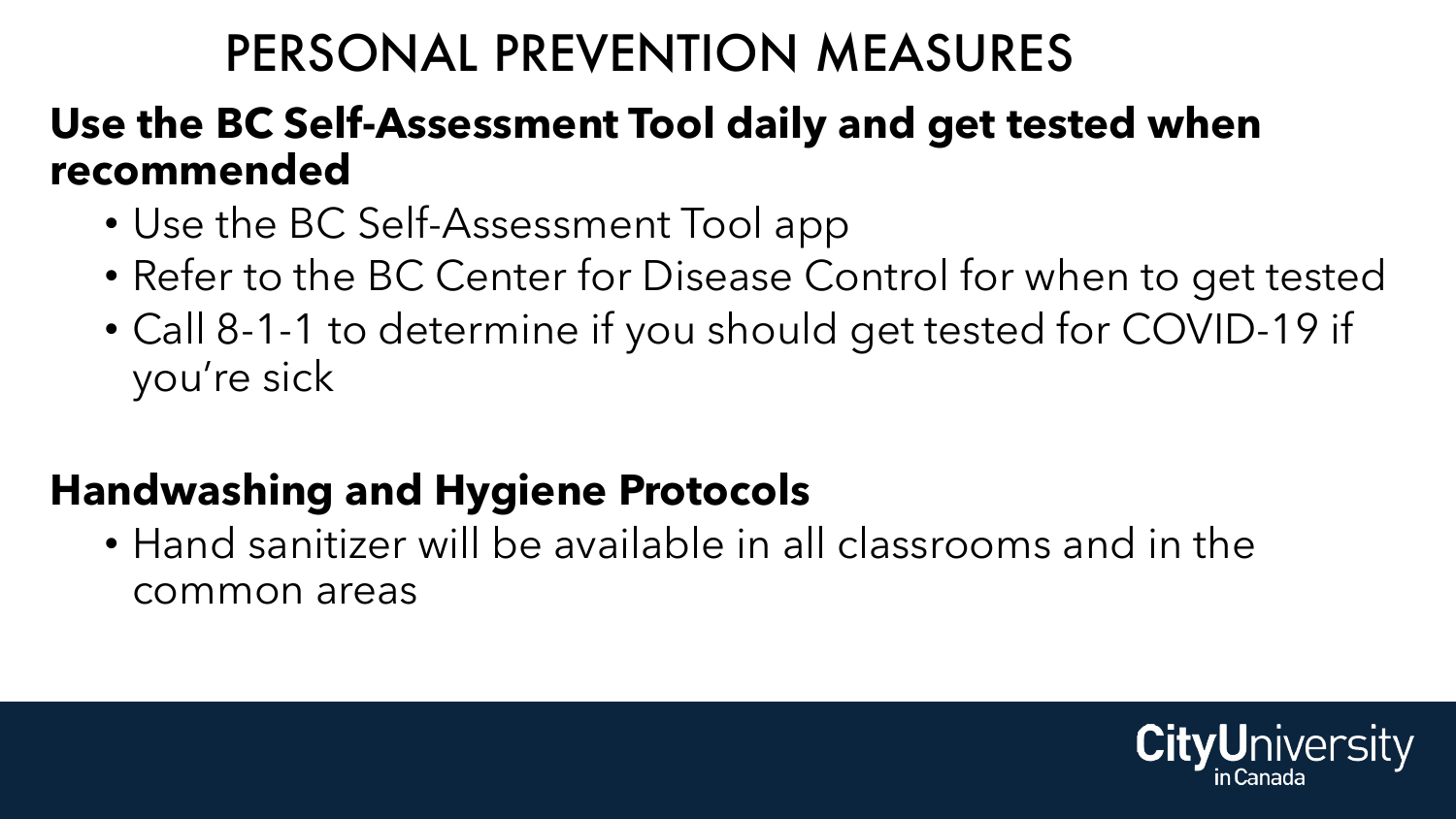## SUPPORTING VACCINATION

#### **Vaccines are the most effective way to reduce the risk of COVID-19 on campus**

- Two doses provide effective protection against infection and serious illness from COVID-19, including variants of concern
- CityU encourages everyone who is eligible and able, to consider vaccination to protect yourself and others
- Employees are entitled to up to three hours of paid leave to be vaccinated against COVID- 19, if required

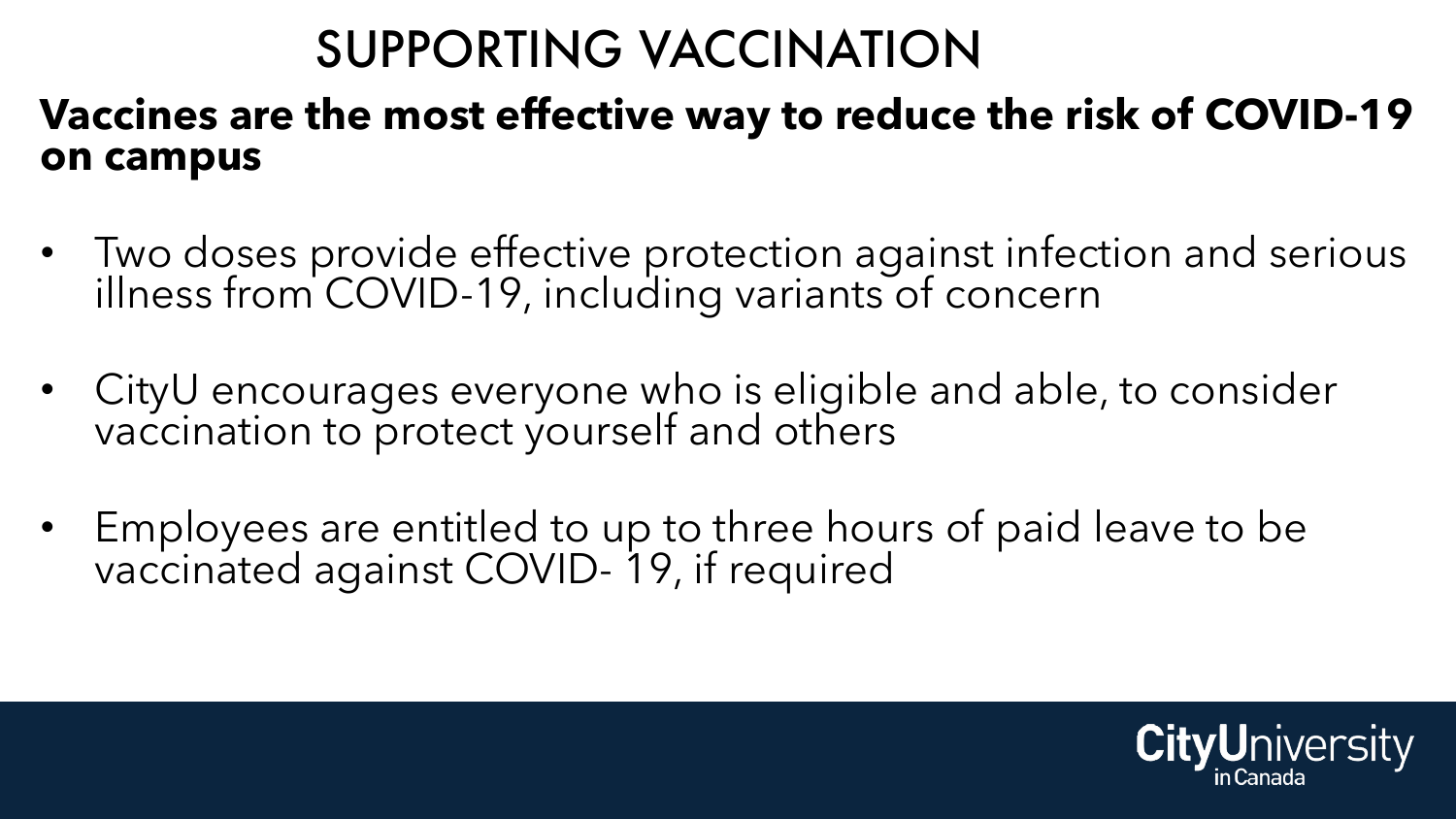## SUPPORTING VACCINATION

### **In anticipation of evolving rules, CityU invited students to provide voluntary and confidential disclosure of vaccination status**

- Some experiential learning placements (including practicum and coop placements) may require students to be vaccinated in line with practices for other employees
- This includes students working in certain health care settings by Order of the Provincial Health Officer

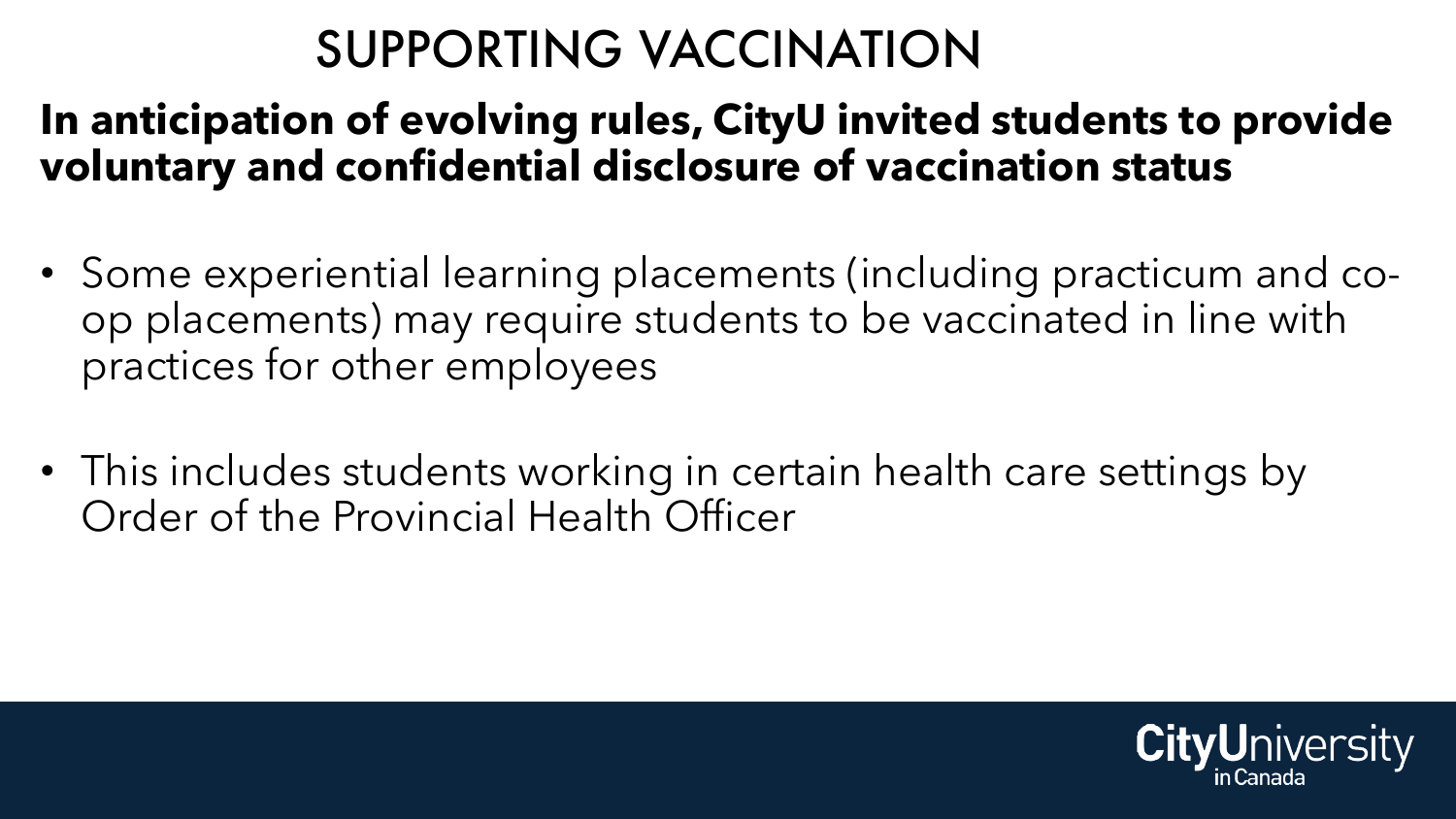### SUMMARY OF INTRUCTIONS FOR STI AND CAMPUS STAF

#### **Before Arriving On Campus Or To Community Learning Settir**

- All staff, faculty and students must continue to conduct dail
- Use the BC Self-Assessment Tool app

#### https://bc.thrive.health/covid19/en

- Refer to the BC Center for Disease Control for when to get
- Call 8-1-1 to determine if you should get tested for COVID-

http://www.bccdc.ca/health-info/diseases-conditions/covid-19/te

#### **Stay Home If You Are Sick, Symptomatic, Or Required To Self-**

- Notify your supervisor/instructor of your absence
- In the event of student absence, Instructors inform their Pro
- Program Director will notify Senior Management
- Instructors should follow established protocols to support students
- In the case of an outbreak, please refer to CityU's outbreak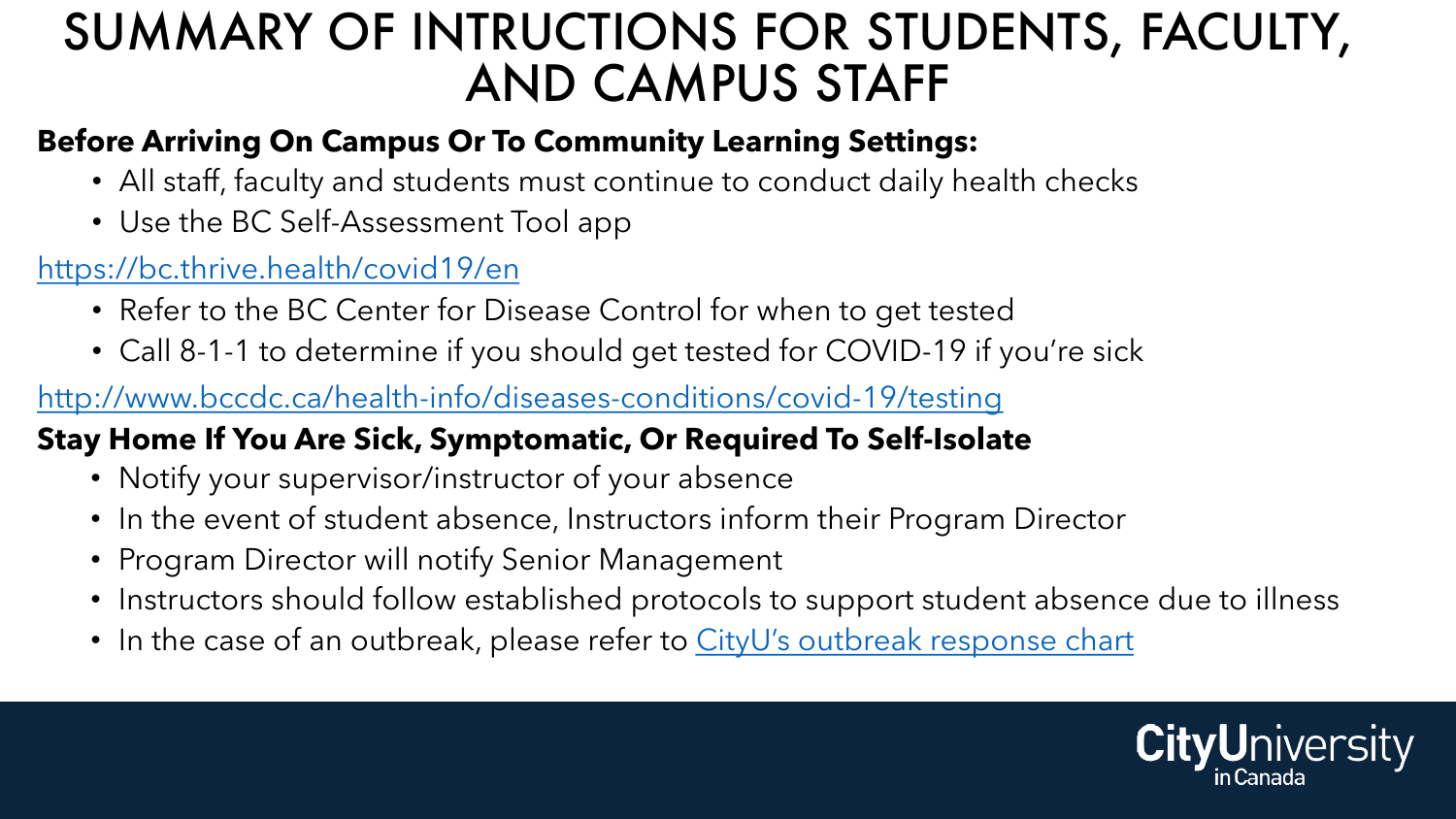### **While On Campus Or In Community Learning Settings:**

- Have your mask ready before entering the building
- Remember that non-medical face masks will be required in all indoor public areas on CityU campuses including lobbies, hallways, stairwells, elevators, and classrooms
- Practice good hygiene etiquette at all times
- Instructors will be required to post daily attendance records to support contact tracing

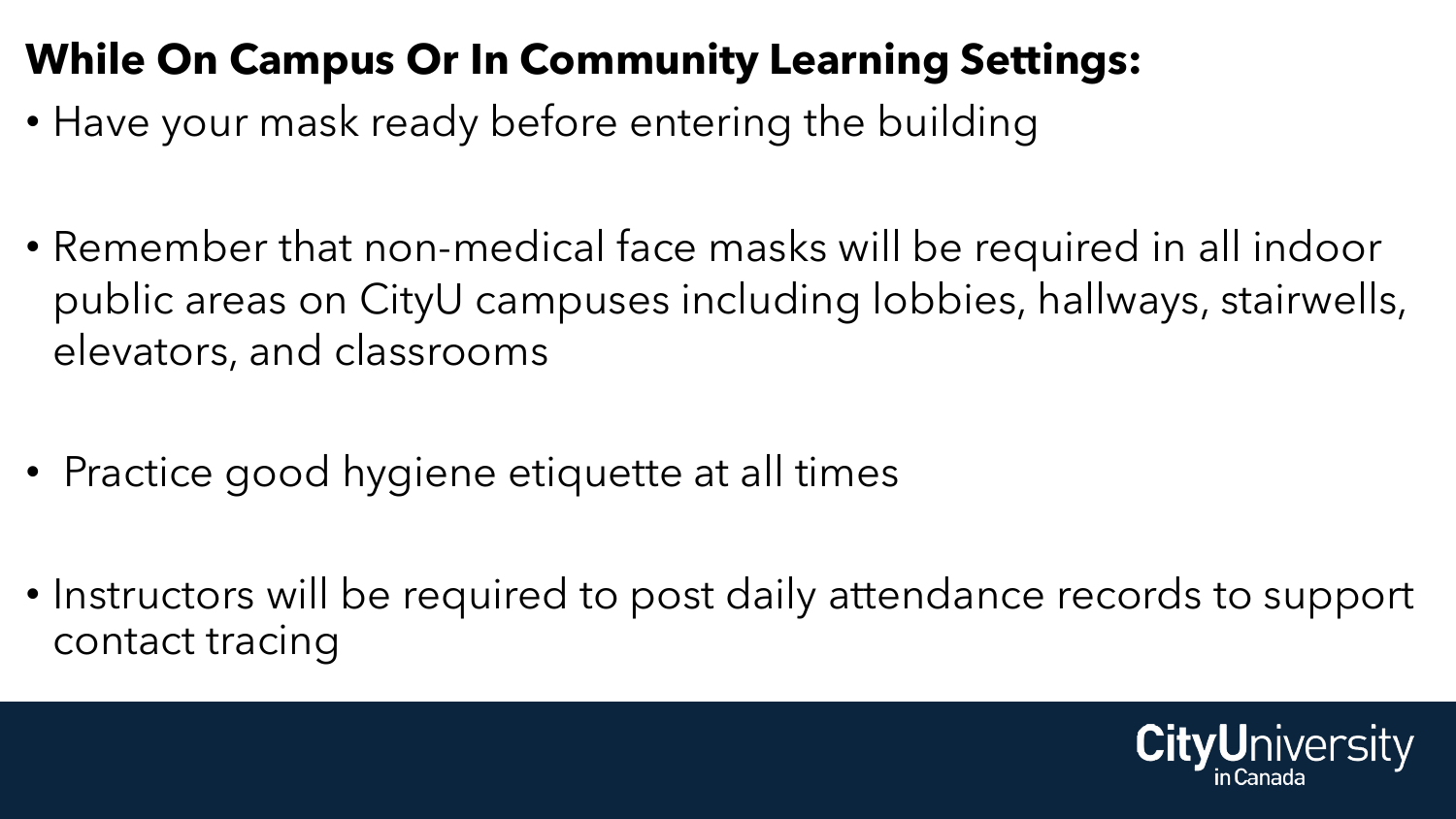#### **If You Develop Symptoms While On Campus:**

- In conjunction with the CityU's Communicable Disease Plan if you develop symptoms while on campus or attending class, arrange to get home safely and notify your Instructor / Supervisor via e-mail
- Do not use public transportation or ride-sharing services and avoid using a taxi if possible
- At the CityU campus, an isolation area for students/faculty/staff will be available for individuals who cannot drive themselves home and must wait to be picked up
- If you become sick while in a community/school setting, your Instructor will find a place for you to safely wait for a ride home

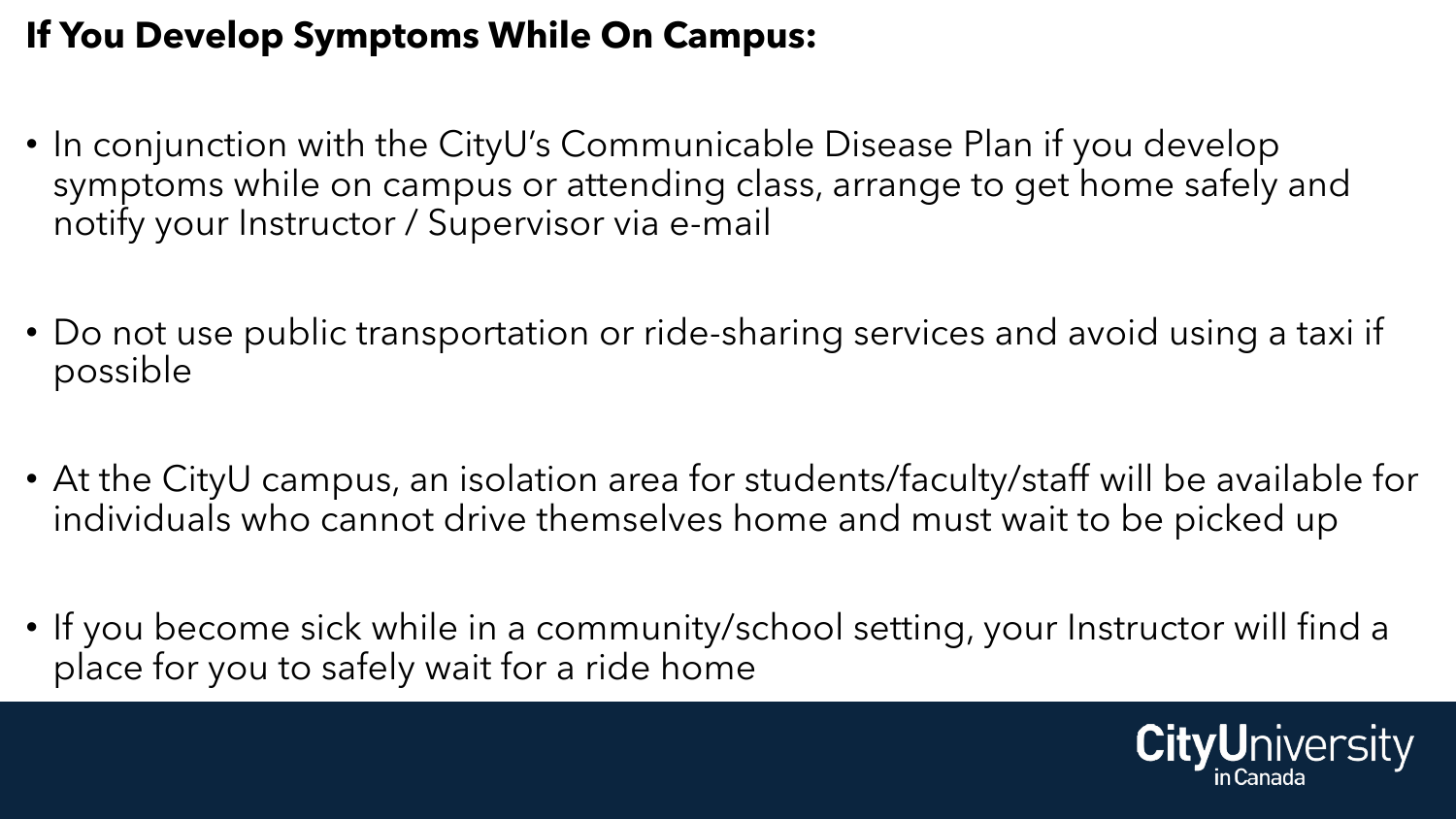#### **Responsibilities to Support Student Learning:**

- Employees, students, faculty and community members are responsible to protect themselves and others on campus; They must be aware of the protocols before returning to campus and follow them while on campus
- If a student has to stay home (experiencing symptoms), Instructors are only expected to deliver a course in the mode it was originally designated for: in-person, or mixed mode
- Students are asked to follow established protocols in terms of reporting any absences to their Instructor
- Available supports will vary from course to course and be dependent on the length of illness, material being covered and attendance requirements

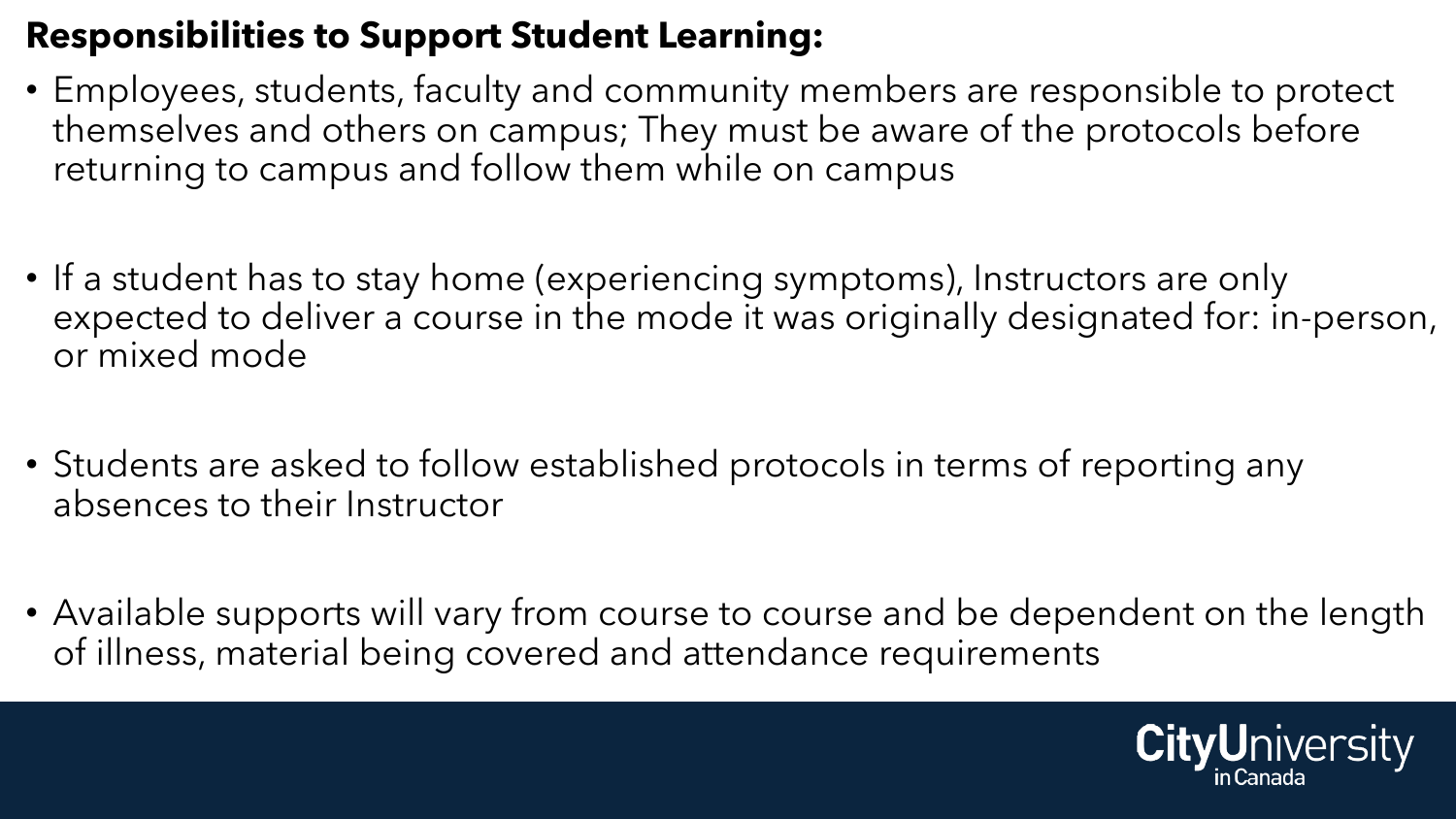- It is the student's responsibility to communicate with the instructor in a timely manner regarding illness that may prevent them from attending class
- Students will follow attendance policies outlined in the course syllabus
- Decisions regarding attendance continues to be the discretion of instructors, and faculty are encouraged to be reasonable when dealing with absences
- Students should report any concerns to the Instructor or Program Director for follow-up, support, or questions.